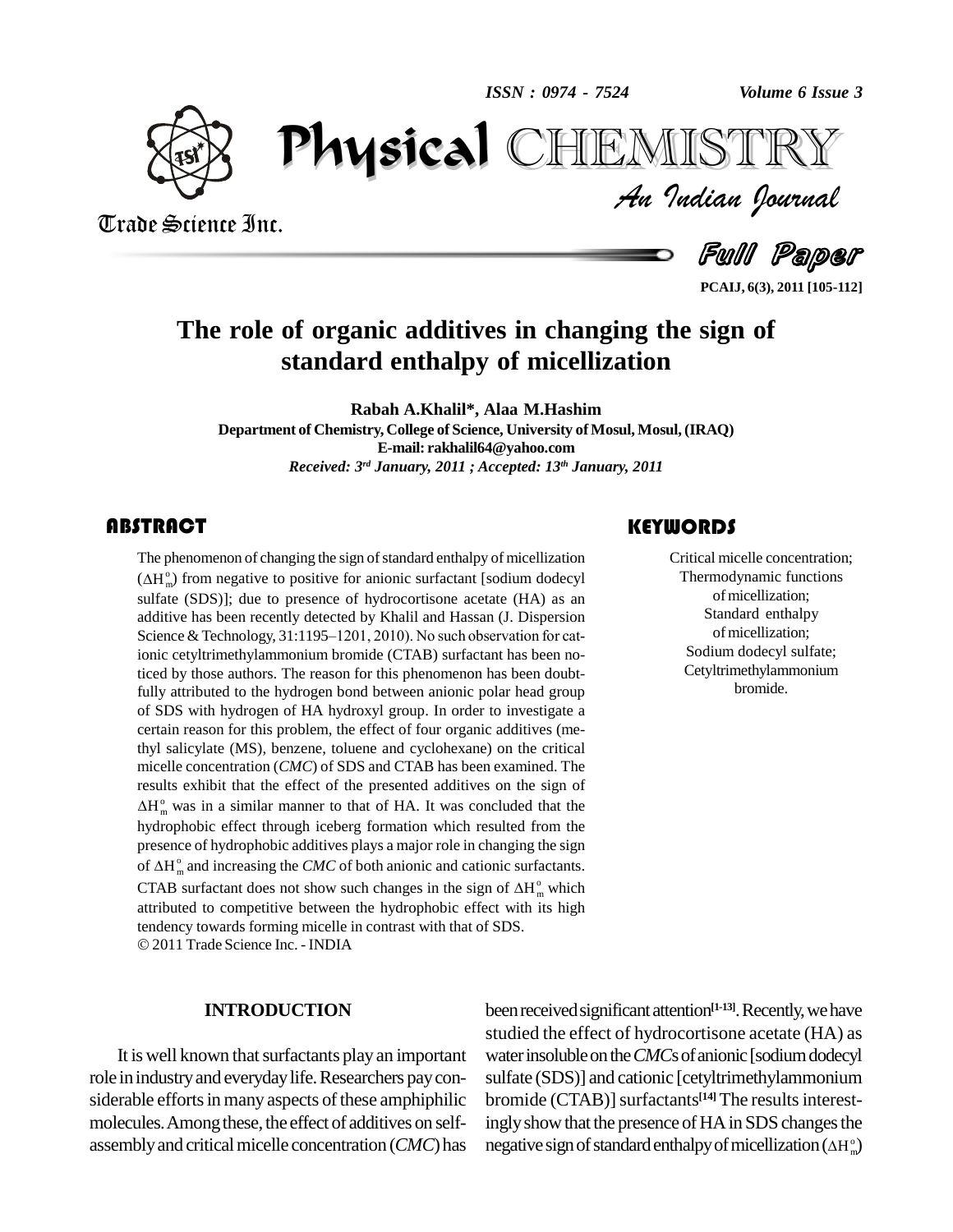## Full Paper

to positive.In other word, themicellization process of anionic SDS surfactant change from exothermic to endothermic due to presence of HA. While for cationic CTAB the latter process remains exothermic. The results also show that the*CMC* of both SDS and CTAB increase due to presence of HA**[14]**. Indeed, the latter phenomenon is opposite to that for polar amine additives<sup>[13]</sup> and also for alcohols<sup>3</sup> (1-propanol, 2-propanol,  $\frac{dS}{dx}$ and allyl alcohol). No certain reason has been given for Wn changing the sign of  $\Delta H_{m}^{\circ}$  which has been attributed to  $\Delta H_{\text{m}}^{\circ}$  which has been given for<br> $\Delta H_{\text{m}}^{\circ}$  which has been attributed to the hydrogen bonding between H of HA hydroxyl group with the anionic polar head group of SDS surfactant<sup>[14]</sup>.

In present work we have selected four related additives (methyl salicylate (MS), benzene, toluene and cy-<br>clohexane) in order to explain the reason for changing<br>the micellization process of SDS from excthermiate on clohexane) in order to explain the reason for changing the micellization process of SDS from exothermic to endothermic. MS drug was selected as containing hydroxyl<br>and ester groups mimic HA; noting that MS is not water<br>insoluble as HA. Benzene additive will give the opportune dothermic. MS drug was selected as containing hydroxyl and ester groups mimic HA; noting that MS is not water insoluble as HA. Benzene additive will give the opportunity for the absence of OH in contrast to MS.In addition, benzene ring may inter the surface layer of cationic o surfactant CTAB in contrast to that of SDS<sup>[15]</sup>. The presence of bulkymethyl group in toluenemay give some indication about the interance of benzene ring in the surface of CTAB. The non aromatic cyclohexane was selected for giving an indication for the effect of the presence of benzene ring within additive.

#### **EXPERIMENTAL**

MS was obtained in highly pure form from State Drug Industry (SDI), Samarra-Iraq. All other reagents were analytical grade commercial products. All solutions were prepared using conductivity water (4-5 vere analytica<br>ons were pro<br>S·cm<sup>-1</sup>).

The electrolytic conductivity of the solutions (formerly as specific conductivity) was directly measured using The lat The electrolytic conductivity of the solutions (formerly<br>as specific conductivity) was directly measured using<br>WTW conductometer with accuracy  $\pm 0.01 \,\mu S \cdot cm^{-1}$ . To as specific conductivity) was directly measured usin<br>WTW conductometer with accuracy  $\pm 0.01 \,\mu S \cdot cm^{-1}$ . T<br>control the temperature within  $\pm 0.1 \degree C$ , wate control the temperature within  $\pm 0.1$ °C, water thermostated Hakke NK22 was used.

as illustrated in Figure 1. The measurements were car-<br> *The measurements were car-*<br> *Ana I I Ana I Ana Durette to 40ml of*<br> *Ana Ana Indian Degree is the MISTRY* The *CMC*s were determined from plots of electrolytic conductivity versus surfactant concentration<sup>[13-15]</sup><br>as illustrated in Figure 1. The measurements were carried out through addition of 0.05 and 0.005mol·l<sup>-1</sup> of cyc SDS and CTAB respectively, using burette to 40ml of conductivitywater.The measurements were repeated

Physical CHEMISTRY

to check the reproducibility of the data. Estimation of thermodynamic parameters was carried out using the following equations **[14,17]** bethoughanne parameters was carried out using the<br>blowing equations<sup>[14,17]</sup>  $G^0 = RT(2 \cdot \alpha) \ln xCMC$  (1)

$$
\Delta G^0 = RT(2 - \alpha) \ln xCMC
$$
 (1)  
 
$$
\sqrt{\partial \ln xCMC}
$$

$$
\Delta G^{\circ} = RT(2 - \alpha) \ln xCMC
$$
 (1)  
\n
$$
\Delta H^{\circ} = -(2 - \alpha)RT^{2} \left( \frac{\partial \ln xCMC}{\partial T} \right)
$$
 (2)  
\n
$$
\Delta S^{\circ} = (\Delta H^{\circ} - \Delta G^{\circ}) / T
$$
 (3)

$$
\Delta S^{\rm o} = (\Delta H^{\rm o} \cdot \Delta G^{\rm o}) / T \tag{3}
$$

Where  $\alpha$  is the ionization degree which calculated as the ratio of the slopes of the two intersecting lines, *xCMC* is the mole fraction of surfactant *CMC*.



**Figure 1 : Determination of CMC for SDS in the absence of** additive at  $20^{\circ}$ C from the plot of electrical conductivity  $(\mu S\text{-cm}^1)$  $\text{[SDS]} / \text{mol·I}^{-1}$ <br>etermination of CMC for SDS in the absence of<br><sup>o</sup>C from the plot of electrical conductivity (*µ*S·cm<sup>-1</sup>) **vs. SDS molar concentration.**

#### **RESULTSAND DISCUSSIONS**

.To inconsistent with the earlier proposed reason of hydro- TABLES 1, 2, 3 and 4 listed the effect of presence MS, benzene, toluene and cyclohexane on the*CMC*of SDS respectively at different temperatures. Interestingly, these also show change in the sequence of the relation between *CMC* and temperature in a similar manner to that of HA. In other word, such change in the sequence will definitely change the sign of  $\Delta H_{\scriptscriptstyle \rm m}^{\scriptscriptstyle\rm o}$  from a sminar<br>change in<br> $\Delta H_m^{\circ}$ from negative to positive due to presence of these additives. The latter phenomenon of changing  $\Delta H_{m}^{\circ}$  sign is quite sign of  $\Delta H_m$  modified<br>f these additive<br> $\Delta H_m^{\circ}$  sign is qui gen bonding **[14]**. The results also exhibit an increase in the *CMC* of SDS due to presence of these additives as gen bonding<sup>[14]</sup>. The results also exhibit an increase in<br>the *CMC* of SDS due to presence of these additives as<br>HA in the order MS<br/>benzene<toluene  $\approx$  cyclohexane.  $CMC$  or SDS due to presence or these additives as<br>in the order MS <br/>benzene <toluene  $\approx$  cyclohexane.<br>The calculated values of  $\Delta G_{m}^{\circ} \Delta H_{m}^{\circ}$  and  $\Delta S_{m}^{\circ}$  for SDS

<sup>-1</sup> of cyclohexane are summarized in TABLES 5, 6, 7 and 8 at different concentrations of MS, benzene, toluene and respectively. All of these show that the presence of the presented additives change the sign of  $\Delta H_m^{\circ}$  from nega- $ES 3, 0, 7$  and  $\alpha$ <br>presence of the  $\Delta H_m^{\circ}$  from nega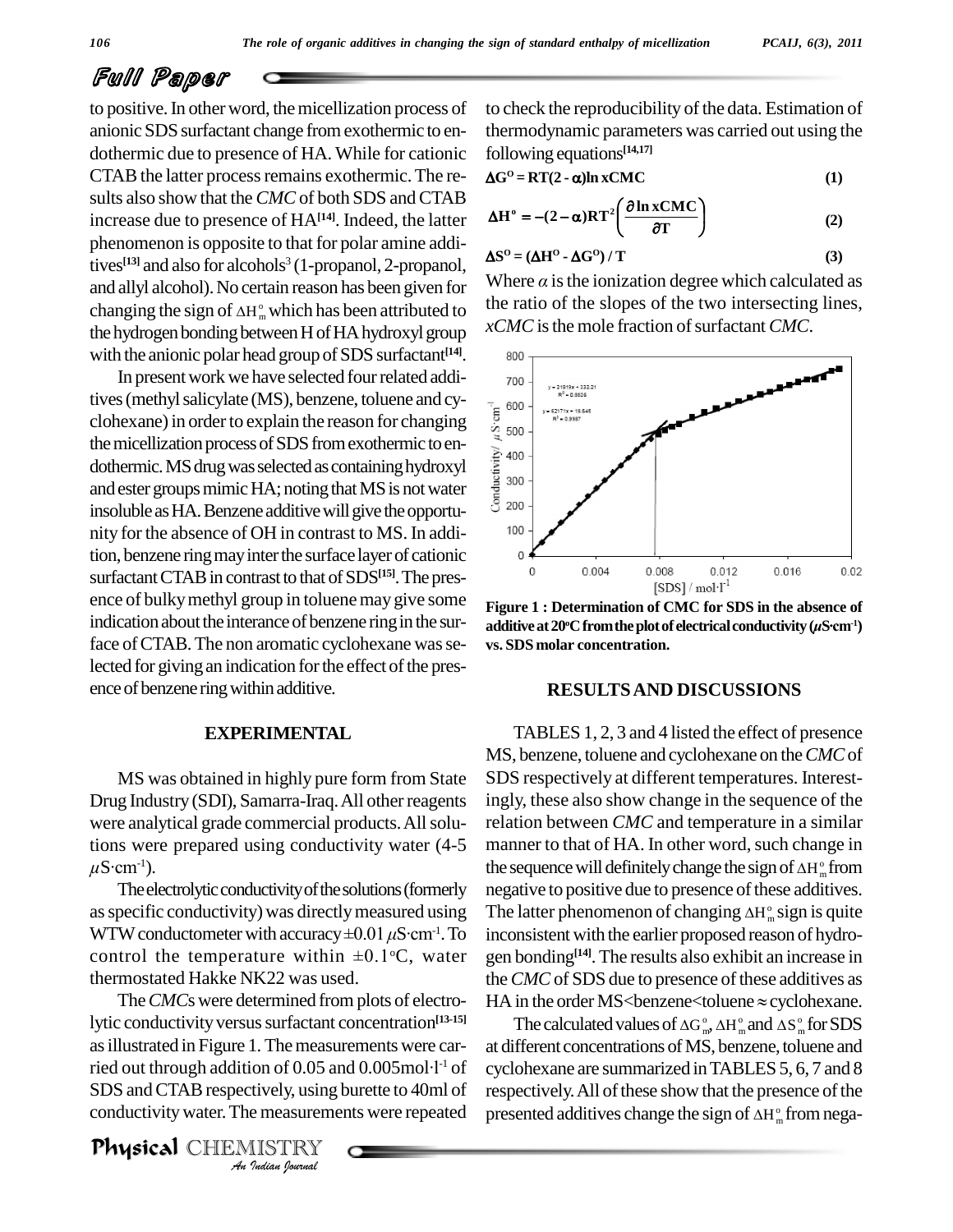|                         |                   | temperatures; in its natural pH (pH=6.0 $\pm$ 0.1). |                                                   |                   | tempe           |
|-------------------------|-------------------|-----------------------------------------------------|---------------------------------------------------|-------------------|-----------------|
| IMSI/                   |                   |                                                     | $CMC$ /mol·l <sup>-1</sup> x10 <sup>3</sup> ±0.02 |                   | [Bel            |
| $mol·l-1$               | T/K<br>$= 308.15$ | T/K<br>$= 298.15$                                   | T/K<br>$= 293.15$                                 | T/K<br>$= 283.15$ | /m              |
| $\Omega$                | 7.63              | 7.79                                                | 7.98                                              | 8.04              |                 |
| $2 \times 10^{-6}$      | 8.21              | 7.93                                                | 7.91                                              | 7.85              | $2\rightarrow$  |
| $6 \times 10^{-6}$      | 8.29              | 8.08                                                | 8.06                                              | 8.03              | $6 \rightarrow$ |
| $1 \times 10^{-5}$      | 8.29              | 8.11                                                | 8.09                                              | 8.08              | $1$ >           |
| $3 \times 10^{-5}$      | 8.41              | 8.20                                                | 8.11                                              | 7.60              | $3\rightarrow$  |
| $8 \times 10^{-5}$      | 8.43              | 8.26                                                | 8.13                                              | 7.98              | 8 >             |
| $2\times10^{\text{-}4}$ | 8.51              | 8.32                                                | 8.28                                              | 8.27              | $2\rightarrow$  |
| $8 \times 10^{-4}$      | 8.51              | 8.48                                                | 8.43                                              | 8.29              | 8 >             |

**TABLE 1 : Effect of MS on the** *CMC* **of SDS at different theory of the finally TABLE 1 : Effect of MS on the** *CMC* **of SDS at<br>temperatures; in its natural pH (pH=6.0±0.1).** 

**TABLE2 :Effect of benzene on the** *CMC***of SDS at different temperatures; in its natural pH (pH=6.0±0.1). temperatures; in its natural pH (pH=6.0** $\pm$ **0.1).** 

| [Benzene]          |            | $CMC$ /mol <sup>1-1</sup> x10 <sup>3</sup> ±0.02 |            |            |  |  |  |  |
|--------------------|------------|--------------------------------------------------|------------|------------|--|--|--|--|
| $/mol1^{-1}$       | T/K        | T/K                                              | T/K        | T/K        |  |  |  |  |
|                    | $= 308.15$ | $= 298.15$                                       | $= 293.15$ | $= 283.15$ |  |  |  |  |
| $\Omega$           | 7.63       | 7.79                                             | 7.98       | 8.04       |  |  |  |  |
| $2 \times 10^{-6}$ | 8.40       | 8.35                                             | 8.30       | 8.29       |  |  |  |  |
| $6 \times 10^{-6}$ | 8.59       | 8.38                                             | 8.32       | 8.17       |  |  |  |  |
| $1 \times 10^{-5}$ | 8.64       | 8.46                                             | 8.40       | 8.34       |  |  |  |  |
| $3 \times 10^{-5}$ | 8.81       | 8.71                                             | 8.58       | 8.52       |  |  |  |  |
| $8 \times 10^{-5}$ | 8.99       | 8.71                                             | 8.67       | 8.61       |  |  |  |  |
| $2 \times 10^{-4}$ | 9.02       | 8.72                                             | 8.69       | 8.67       |  |  |  |  |
| $8 \times 10^{-4}$ | 9.22       | 9.09                                             | 8.99       | 8.78       |  |  |  |  |

**TABLE 3 : Effect of toluene on the** *CMC***of SDS at different the state of the state of the CMC of SDS at**<br> **temperatures;** in its natural pH (pH=6.0±0.1).  $\frac{1}{\text{crit of the CMC of SBS of}}$ <br>  $\frac{\text{rad } \text{pH} (\text{pH=6.0}\pm0.1)}{\text{CMC/mol·l}^1 \times 10^3 \pm 0.02}$ 

| [Toluene]              |            |            | <i>CMC</i> /mol $\cdot$ l <sup>-1</sup> x10 <sup>3</sup> ±0.02 |            | [Cyclo     |
|------------------------|------------|------------|----------------------------------------------------------------|------------|------------|
| /mol $\cdot$ l $^{-1}$ | T/K        | T/K        | T/K                                                            | T/K        | /m         |
|                        | $= 308.15$ | $= 298.15$ | $= 293.15$                                                     | $= 283.15$ |            |
| $\Omega$               | 7.63       | 7.79       | 7.98                                                           | 8.04       |            |
| $2 \times 10^{-6}$     | 8.43       | 8.23       | 8.17                                                           | 8.11       | $2 \times$ |
| $6 \times 10^{-6}$     | 8.68       | 8.49       | 8.42                                                           | 8.27       | $6 \times$ |
| $1 \times 10^{-5}$     | 8.89       | 8.67       | 8.67                                                           | 8.60       | $1 \times$ |
| $3 \times 10^{-5}$     | 9.24       | 9.07       | 9.03                                                           | 9.03       | $3 \times$ |
| $8 \times 10^{-5}$     | 9.36       | 9.27       | 9.06                                                           | 9.02       | $8 \times$ |
| $2 \times 10^{-4}$     | 9.44       | 9.40       | 9.23                                                           | 9.10       | $2 \times$ |
| $8 \times 10^{-4}$     | 9.59       | 9.52       | 9.48                                                           | 9.34       | $8 \times$ |

tive to positive in a similar manner to that of HA<sup>[14]</sup>. The tive to positive in a similar manner to that of  $HA^{[14]}$ . The<br>values of  $\Delta G_{m}^{\circ}$  were quite usual which always negative micel and slightly temperature dependent<sup>[18]</sup>. The positive sign tures and of  $\Delta S_m^{\circ}$  is also quite normal and the temperature change preser des of  $\Delta G_m$ <br>d slightly ten<br> $\Delta S_m^{\circ}$  is also c of its values wasrelated to that the micellization pro cess is entropically driven<sup>[18]</sup>. However, the change of enc additive does not change significantly the values of  $\Delta G_{\text{m}}^{\circ}$ , cess is entropicant<br>additive does not cl<br> $\Delta H_m^{\circ}$  and  $\Delta S_m^{\circ}$  as sh  $\Delta H_{m}^{\circ}$  and  $\Delta S_{m}^{\circ}$  as shown clearly in the latter TABLES  $\Delta H_{m}^{\circ}$  of cationic CTAB as shown in the latter Tables are (5, 6, 7 and 8).

The effect of presence of the presented additives on *CMC* of cationic surfactant (CTAB) at different temperatures are listed in TABLES 9, 10, 11 and 12 for MS, benzene, toluene and cyclohexane respectively. As HA these show there is no change in the trend of *CMC* with temperature in contrast to that in anionic SDS. On the other hand, the results also display an increase in the *CMC* due to presence of these additives in a similar manner to that of SDS. The consequence of increasing the *CMC* due to presence of the presented additives is quite close to that for SDS.

**TABLE 4 : Effect of cyclohexane on the** *CMC* **of SDS at different temperatures;** in its natural pH (pH=6.0±0.1).  $\frac{1}{2}$  its natural pH (pH=6.0±<br>  $\frac{1}{2}$  *CMC* /mol·l<sup>-1</sup> x10<sup>3</sup> ±0.02

| [Cyclohexane]      | $CMC$ /mol·l <sup>-1</sup> x10 <sup>3</sup> ±0.02 |                    |                   |                   |  |  |  |
|--------------------|---------------------------------------------------|--------------------|-------------------|-------------------|--|--|--|
| $/mol-1$           | T/K<br>$= 308.15$                                 | 7/ K<br>$= 298.15$ | T/K<br>$= 293.15$ | T/K<br>$= 283.15$ |  |  |  |
| 0                  | 7.63                                              | 7.79               | 7.98              | 8.04              |  |  |  |
| $2 \times 10^{-6}$ | 8.54                                              | 8.36               | 8.16              | 8.14              |  |  |  |
| $6 \times 10^{-6}$ | 8.63                                              | 8.56               | 8.37              | 8.35              |  |  |  |
| $1 \times 10^{-5}$ | 8.74                                              | 8.59               | 8.48              | 8.44              |  |  |  |
| $3 \times 10^{-5}$ | 9.19                                              | 9.15               | 9.14              | 9.14              |  |  |  |
| $8 \times 10^{-5}$ | 9.42                                              | 9.21               | 9.18              | 9.17              |  |  |  |
| $2 \times 10^{-4}$ | 9.39                                              | 9.30               | 9.16              | 9.11              |  |  |  |
| $8 \times 10^{-4}$ | 9.75                                              | 9.39               | 9.38              | 9.15              |  |  |  |

pro-<br>ge of ence of the presented additives was observed in con-<br> $\Delta G_{m}^{\circ}$ , trast to that of SDS. In general, the values of  $\Delta G_{m}^{\circ}$  and transfer that of the presented additives was observed in contrast to that of SDS. In general, the values of  $\Delta G_n^{\circ}$  and The values of thermodynamic functions of micellization for cationic CTAB at different temperatures are illustrated in TABLES 13, 14, 15 and 16 in presence of MS, benzene, toluene and cyclohexane thes are must also in TABLES 15, 14, 15 and 10 m<br>presence of MS, benzene, toluene and cyclohexane<br>respectively. No change in the sign of  $\Delta H_n^{\circ}$  due to prestrast to that of SDS. In general, the values of  $\Delta G_m^{\circ}$  and  $\Delta H_m^{\circ}$  of cationic CTAB as shown in the latter Tables are smaller than these of SDS which are reflect that CTAB have more tendency to form micelle in comparison with that of SDS. The spontaneity of micellization process have more tendency to form inicene in comparison with<br>that of SDS. The spontaneity of micellization process<br>(negative sign of  $\Delta G_n^{\circ}$ ) for both SDS and CTAB can be attributed to the positive value of  $\Delta S_m^{\circ}$  which is resulted  $DS$  and CTAB can be<br> $\Delta S_{\rm m}^{\circ}$  which is resulted from the freedom of some gegin ions due to formation ofmicelle.

> Finally, the above investigations suggest that the hy-*Indian Indian*<br>*Ign of SDS.*<br>*Deerg forma*<br>Indian *Iournal*<br>*Indian Iournal* drophobic effect due to presence of the presented addi-Thiany, the above investigations suggest that the hydrophobic effect due to presence of the presented additives is the main factor for changing  $\Delta H_{\text{m}}^{\circ}$  sign of SDS. Such hydrophobic effect is created from iceberg formation (icebergs) **[19]** of watermolecules around the addi-

Physical CHEMISTRY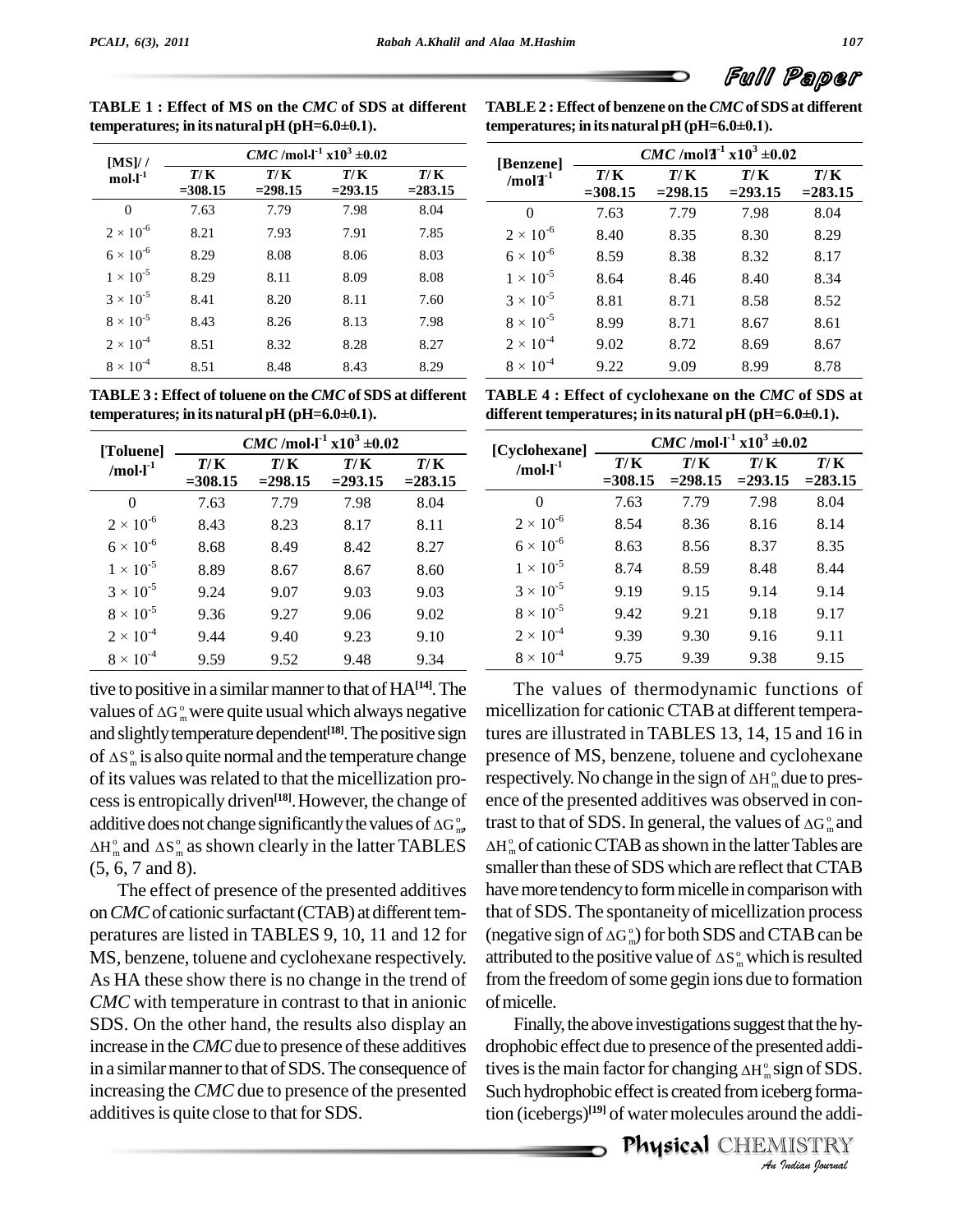$\cdot$ <sup>1</sup>**X**<sup>-1</sup> **kJ?mol**<sup>-1</sup>

## Full Paper

 $\frac{1}{\sqrt{\frac{1}{2} \cdot \frac{1}{2} \cdot \frac{1}{2}}}$ **TABLE5 :Effect ofMS onthe thermodynamicparameters of m**icellization for **SDS** at its natural pH (6.0±0.1) and differ-<br>**conduction** for SDS at its natural pH (6.0±0.1) and different temperatures.

| TABLE 6 : Effect of benzene on the thermodynamic param-<br>eters of micellization for SDS at its natural pH $(6.0\pm0.1)$ and<br>different temperatures. |  |  |                                                                                                            |  |  |  |  |  |  |
|----------------------------------------------------------------------------------------------------------------------------------------------------------|--|--|------------------------------------------------------------------------------------------------------------|--|--|--|--|--|--|
| [Benzene] Temperature $\Delta G_m^o / \Delta H_m^o / \Delta S_m^o / -T \Delta S_m^o /$                                                                   |  |  | $1.19 \text{mol}^{-1}$ $1.19 \text{mol}^{-1}$ $10 \text{J}^{-1}$ $10 \text{J}^{-1}$ $1.19 \text{mol}^{-1}$ |  |  |  |  |  |  |

**kJ?mol -1 kJ?mol J?mol.**

0 *T*/ K =283.15 -34.61 -2.351 113.93 -32.26 *T*/ K =283.15 -35.56 -2.367 113.24 -33.20 *T*/ K =283.15 -35.44 -2.298 111.16 -33.14 *T*/ K =283.15 -36.52 -2.292 111.06 -34.22

|                                | ent temperatures.  |                                          |                                                   |                                                                   |                                                   |                            | different temperatures. |                               |
|--------------------------------|--------------------|------------------------------------------|---------------------------------------------------|-------------------------------------------------------------------|---------------------------------------------------|----------------------------|-------------------------|-------------------------------|
| [MS]<br>/mol $\cdot$ l $^{-1}$ | <b>Temperature</b> | $\Delta G_m^o$ /<br>kJ·mol <sup>-1</sup> | $\Delta H_m^{\circ}$ /<br>$kJ$ -mol <sup>-1</sup> | $\Delta S_m^o$ /<br>$J$ <i>mol</i> <sup>-1</sup> ·K <sup>-1</sup> | $- T \Delta S_m^{\circ}$ /<br>$kJ \cdot mol^{-1}$ | [Benzene]<br>/mol $3^{-1}$ | <b>Temperature</b>      | $\Delta G_n^{\circ}$<br>kJ?no |
| $\mathbf{0}$                   | $T/K = 283.15$     | $-34.61$                                 | $-2.351$                                          | 113.93                                                            | $-32.26$                                          | $\boldsymbol{0}$           | $T/K = 283.15$          | $-34.6$                       |
|                                | $T/K = 283.15$     | $-35.57$                                 | $-2.367$                                          | 113.24                                                            | $-33.20$                                          |                            | $T/K = 283.15$          | $-35.5$                       |
|                                | $T/K = 283.15$     | $-35.44$                                 | $-2.298$                                          | 111.16                                                            | $-33.14$                                          |                            | $T/K = 283.15$          | $-35.4$                       |
|                                | $T/K = 283.15$     | $-36.57$                                 | $-2.292$                                          | 111.06                                                            | $-34.22$                                          |                            | $T/K = 283.15$          | $-36.5$                       |
| $2 \times 10^{-6}$             | $T/K = 283.15$     | $-32.83$                                 | 2.017                                             | 123.05                                                            | $-34.84$                                          | $2\times10^{\text{-}6}$    | $T/K = 283.15$          | $-29.8$                       |
|                                | $T/K = 283.15$     | $-34.95$                                 | 2.067                                             | 126.28                                                            | $-37.02$                                          |                            | $T/K = 283.15$          | $-30.8$                       |
|                                | $T/K = 283.15$     | $-34.23$                                 | 1.990                                             | 121.49                                                            | $-36.22$                                          |                            | $T/K = 283.15$          | $-32.5$                       |
|                                | $T/K = 283.15$     | $-34.64$                                 | 1.947                                             | 118.74                                                            | $-36.59$                                          |                            | $T/K = 283.15$          | $-31.8$                       |
| $6 \times 10^{-6}$             | $T/K = 283.15$     | $-34.44$                                 | 1.509                                             | 126.96                                                            | $-35.95$                                          | $6\times10^{\text{-}6}$    | $T/K = 283.15$          | $-33.4$                       |
|                                | $T/K = 283.15$     | $-35.27$                                 | 1.489                                             | 125.40                                                            | $-36.76$                                          |                            | $T/K = 283.15$          | $-34.5$                       |
|                                | $T/K = 283.15$     | $-35.37$                                 | 1.467                                             | 123.55                                                            | $-36.84$                                          |                            | $T/K = 283.15$          | $-33.6$                       |
|                                | $T/K = 283.15$     | $-35.02$                                 | 1.405                                             | 118.20                                                            | -36.43                                            |                            | $T/K = 283.15$          | $-31.5$                       |
| $1 \times 10^{-5}$             | $T/K = 283.15$     | $-34.03$                                 | 1.199                                             | 124.40                                                            | $-35.23$                                          | $1\times10^{-5}$           | $T/K = 283.15$          | $-32.2$                       |
|                                | $T/K = 283.15$     | $-35.34$                                 | 1.199                                             | 124.62                                                            | $-36.54$                                          |                            | $T/K = 283.15$          | $-33.2$                       |
|                                | $T/K = 283.15$     | $-34.46$                                 | 1.150                                             | 119.44                                                            | $-35.61$                                          |                            | $T/K = 283.15$          | $-34.7$                       |
|                                | $T/K = 283.15$     | $-35.95$                                 | 1.160                                             | 120.44                                                            | $-37.12$                                          |                            | $T/K = 283.15$          | $-34.4$                       |
| $3 \times 10^{-5}$             | $T/K = 283.15$     | $-32.27$                                 | 4.443                                             | 129.64                                                            | -36.71                                            | $3\times10^{\text{-}5}$    | $T/K = 283.15$          | $-33.6$                       |
|                                | $T/K = 283.15$     | $-34.31$                                 | 4.550                                             | 132.55                                                            | $-38.86$                                          |                            | $T/K = 283.15$          | $-34.4$                       |
|                                | $T/K = 283.15$     | $-34.19$                                 | 4.453                                             | 129.61                                                            | $-38.65$                                          |                            | $T/K = 283.15$          | $-32.2$                       |
|                                | $T/K = 283.15$     | $-36.98$                                 | 4.626                                             | 135.02                                                            | -41.61                                            |                            | $T/K = 283.15$          | $-30.5$                       |
| $8\times10^{\text{-}5}$        | $T/K = 283.15$     | $-34.18$                                 | 2.689                                             | 130.19                                                            | $-36.86$                                          | $8\times10^{\text{-}5}$    | $T/K = 283.15$          | $-31.8$                       |
|                                | $T/K = 283.15$     | $-34.89$                                 | 2.645                                             | 128.05                                                            | $-37.54$                                          |                            | $T/K = 283.15$          | $-33.1$                       |
|                                | $T/K = 283.15$     | $-34.84$                                 | 2.593                                             | 125.56                                                            | $-37.44$                                          |                            | $T/K = 283.15$          | $-33.7$                       |
|                                | $T/K = 283.15$     | $-34.32$                                 | 2.466                                             | 119.38                                                            | $-36.79$                                          |                            | $T/K = 283.15$          | $-34.6$                       |
| $2\times10^4$                  | $T/K = 283.15$     | $-32.83$                                 | 1.319                                             | 120.62                                                            | $-34.15$                                          | $2\times10^{\text{-}4}$    | $T/K = 283.15$          | $-33.6$                       |
|                                | $T/K = 283.15$     | $-33.54$                                 | 1.298                                             | 118.82                                                            | $-34.83$                                          |                            | $T/K = 283.15$          | $-34.0$                       |
|                                | $T/K = 283.15$     | $-33.84$                                 | 1.288                                             | 117.82                                                            | $-35.13$                                          |                            | $T/K = 283.15$          | $-33.7$                       |
|                                | $T/K = 283.15$     | $-34.58$                                 | 1.273                                             | 116.34                                                            | -35.85                                            |                            | $T/K = 283.15$          | $-35.3$                       |
| $8 \times 10^{-4}$             | $T/K = 283.15$     | $-34.03$                                 | 1.263                                             | 124.64                                                            | $-35.29$                                          | $8 \times 10^{-4}$         | $T/K = 283.15$          | $-32.8$                       |
|                                | $T/K = 283.15$     | $-31.99$                                 | 1.147                                             | 113.04                                                            | $-33.14$                                          |                            | $T/K = 283.15$          | $-33.6$                       |
|                                | $T/K = 283.15$     | $-32.50$                                 | 1.144                                             | 112.84                                                            | $-33.64$                                          |                            | $T/K = 283.15$          | $-32.8$                       |
|                                | $T/K = 283.15$     | -34.92                                   | 1.187                                             | 117.16                                                            | $-36.10$                                          |                            | $T/K = 283.15$          | $-34.8$                       |

| $2 \times 10^{-6}$ | $T/K = 283.15$ | $-29.80$ | 0.600 | 107.376 | $-30.40$  |
|--------------------|----------------|----------|-------|---------|-----------|
|                    | $T/K = 283.15$ | $-30.86$ | 0.599 | 107.306 | $-31.46$  |
|                    | $T/K = 283.15$ | $-32.57$ | 0.621 | 111.316 | $-33.19$  |
|                    | $T/K = 283.15$ | $-31.88$ | 0.589 | 105.366 | $-32.47$  |
| $6 \times 10^{-6}$ | $T/K = 283.15$ | $-33.45$ | 2.398 | 126.586 | $-35.847$ |
|                    | $T/K = 283.15$ | $-34.55$ | 2.386 | 125.91  | $-36.937$ |
|                    | $T/K = 283.15$ | $-33.67$ | 2.284 | 120.57  | $-35.95$  |
|                    | $T/K = 283.15$ | $-31.51$ | 2.063 | 108.93  | -33.57    |
| $1 \times 10^{-5}$ | $T/K = 283.15$ | $-32.28$ | 1.594 | 119.67  | $-33.87$  |
|                    | $T/K = 283.15$ | $-33.26$ | 1.583 | 118.85  | -34.847   |
|                    | $T/K = 283.15$ | $-34.75$ | 1.625 | 122.01  | $-36.38$  |
|                    | $T/K = 283.15$ | $-34.49$ | 1.559 | 116.99  | $-36.06$  |
| $3 \times 10^{-5}$ | $T/K = 283.15$ | $-33.66$ | 1.621 | 124.61  | $-35.28$  |
|                    | $T/K = 283.15$ | $-34.49$ | 1.603 | 123.14  | $-36.10$  |
|                    | $T/K = 283.15$ | $-32.28$ | 1.472 | 113.20  | $-33.75$  |
|                    | $T/K = 283.15$ | $-30.50$ | 1.345 | 103.35  | $-31.85$  |
| $8 \times 10^{-5}$ | $T/K = 283.15$ | $-31.80$ | 1.925 | 119.11  | $-33.73$  |
|                    | $T/K = 283.15$ | $-33.19$ | 1.934 | 119.82  | $-35.13$  |
|                    | $T/K = 283.15$ | $-33.76$ | 1.933 | 119.71  | -35.69    |
|                    | $T/K = 283.15$ | $-34.69$ | 1.920 | 118.80  | -36.61    |
| $2\times10^{-4}$   | $T/K = 283.15$ | $-33.63$ | 1.847 | 125.30  | $-35.48$  |
|                    | $T/K = 283.15$ | $-34.04$ | 1.799 | 122.24  | $-35.84$  |
|                    | $T/K = 283.15$ | $-33.75$ | 1.753 | 119.08  | $-35.50$  |
|                    | $T/K = 283.15$ | $-35.37$ | 1.777 | 120.54  | -37.15    |
| $8 \times 10^{-4}$ | $T/K = 283.15$ | $-32.81$ | 2.266 | 123.86  | $-35.07$  |
|                    | $T/K = 283.15$ | $-33.67$ | 2.243 | 122.51  | $-35.91$  |
|                    | $T/K = 283.15$ | $-32.88$ | 2.150 | 117.49  | $-35.035$ |
|                    | $T/K = 283.15$ | $-34.82$ | 2.198 | 120.13  | $-37.02$  |

in the mobility is quite parallel with the enhancement of Jain *Indian Indian*<br>*Indian*<br>*Indian*<br>*I*ISTRY<br>*Indian fournal* tives molecules or even around their non polar groups. Therefore, the resulted crystalline character of water molecules could reduce the mobility of surfactant molecules toward micellization process. The latter reduction CMC for both SDS and CTAB due to presence of additives. On the other hand, the above consequence of cation additives molecules toward increasing the CMC is quite

Physical CHEMISTRY

parallel to the predicted hydrophobic character of additives which is take the order cyclohexane>toluene> benzene>MS. Therefore, the micellization process could change fromexothermic to endothermic. Furthermore, Jaing et. al.<sup>[13]</sup> concluded that polar additives decrease the*CMC*ofionic surfactants. The question now; why cationic surfactant does not change its sign of  $\Delta H_{m}^{\circ}$  due to now; why<br> $\Delta H_{m}^{\circ}$  due to presence of the presented additives in contrast to that of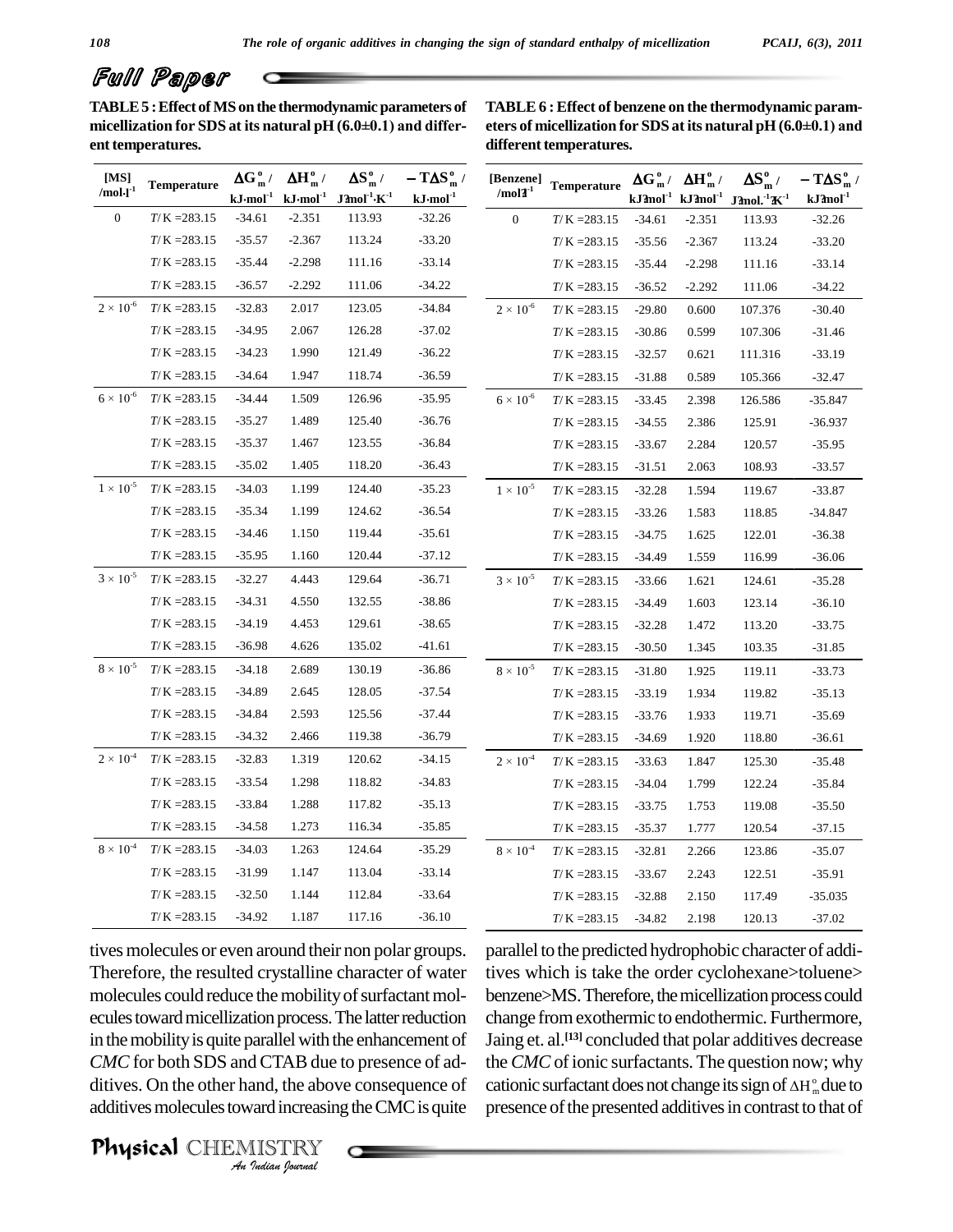

|                           | different temperatures. |          |                                 |                                                                                                                     |                                                       | and different temperatures.  |                    |                         |                                 |                                                                               |                                                      |
|---------------------------|-------------------------|----------|---------------------------------|---------------------------------------------------------------------------------------------------------------------|-------------------------------------------------------|------------------------------|--------------------|-------------------------|---------------------------------|-------------------------------------------------------------------------------|------------------------------------------------------|
| [Toluene]<br>$/mol1^{-1}$ | Temperature             |          | $\Delta G_m^o / \Delta H_m^o /$ | $\Delta S_m^{\circ}$ /<br>kJ2mol <sup>-1</sup> kJ2mol <sup>-1</sup> J2mol. <sup>-1</sup> $\mathbb{K}$ <sup>-1</sup> | $- T \Delta S_m^{\circ}$ /<br>$kJ$ 2mol <sup>-1</sup> | [Cyclohexane] /<br>$mol·l-1$ | <b>Temperature</b> | $kJ$ 2mol <sup>-1</sup> | $\Delta G_m^o / \Delta H_m^o /$ | $\Delta S_m^o$ /<br>kJ2mol <sup>-1</sup> J2mol. <sup>-1</sup> K <sup>-1</sup> | $-$ T $\Delta S_m^{\circ}$ /<br>kJ2mol <sup>-1</sup> |
| $\mathbf{0}$              | $T/K = 283.15$          | $-34.61$ | $-2.351$                        | 113.93                                                                                                              | $-32.26$                                              | $\mathbf{0}$                 | $T/K = 283.15$     | $-34.61$                | $-2.351$                        | 113.93                                                                        | $-32.26$                                             |
|                           | $T/K = 283.15$          | $-35.57$ | $-2.367$                        | 113.24                                                                                                              | $-33.20$                                              |                              | $T/K = 283.15$     | $-35.57$                | $-2.367$                        | 113.24                                                                        | $-33.20$                                             |
|                           | $T/K = 283.15$          | $-35.44$ | $-2.298$                        | 111.16                                                                                                              | $-33.14$                                              |                              | $T/K = 283.15$     | $-35.44$                | $-2.298$                        | 111.16                                                                        | $-33.14$                                             |
|                           | $T/K = 283.15$          | $-36.52$ | $-2.292$                        | 111.06                                                                                                              | $-34.22$                                              |                              | $T/K = 283.15$     | $-36.52$                | $-2.292$                        | 111.06                                                                        | $-34.22$                                             |
| $2 \times 10^{-6}$        | $T/K = 283.15$          | $-30.77$ | 1.698                           | 114.66                                                                                                              | $-32.47$                                              | $2\times10^{-6}$             | $T/K = 283.15$     | $-33.99$                | 2.429                           | 128.61                                                                        | $-36.42$                                             |
|                           | $T/K = 283.15$          | $-31.93$ | 1.697                           | 114.69                                                                                                              | $-33.62$                                              |                              | $T/K = 283.15$     | $-34.73$                | 2.392                           | 126.64                                                                        | $-37.13$                                             |
|                           | $T/K = 283.15$          | $-31.69$ | 1.655                           | 111.82                                                                                                              | $-33.34$                                              |                              | $T/K = 283.15$     | $-33.82$                | 2.284                           | 121.10                                                                        | $-36.11$                                             |
|                           | $T/K = 283.15$          | $-32.26$ | 1.629                           | 109.99                                                                                                              | $-33.89$                                              |                              | $T/K = 283.15$     | $-35.77$                | 2.336                           | 123.65                                                                        | $-38.11$                                             |
| $6 \times 10^{-6}$        | $T/K = 283.15$          | $-34.12$ | 2.300                           | 128.62                                                                                                              | $-36.42$                                              | $6 \times 10^{-6}$           | $T/K = 283.15$     | $-32.29$                | 1.625                           | 119.78                                                                        | $-33.92$                                             |
|                           | $T/K = 283.15$          | $-34.88$ | 2.265                           | 126.71                                                                                                              | $-37.15$                                              |                              | $T/K = 283.15$     | $-33.04$                | 1.605                           | 118.19                                                                        | $-34.65$                                             |
|                           | $T/K = 283.15$          | $-35.33$ | 2.253                           | 126.03                                                                                                              | $-37.58$                                              |                              | $T/K = 283.15$     | $-33.66$                | 1.603                           | 118.26                                                                        | $-35.26$                                             |
|                           | $T/K = 283.15$          | $-31.84$ | 1.961                           | 109.69                                                                                                              | $-33.80$                                              |                              | $T/K = 283.15$     | $-33.35$                | 1.537                           | 113.23                                                                        | $-34.89$                                             |
| $1 \times 10^{-5}$        | $T/K = 283.15$          | $-34.08$ | 1.518                           | 125.71                                                                                                              | $-35.60$                                              | $1 \times 10^{-5}$           | $T/K = 283.15$     | $-33.93$                | 1.712                           | 125.85                                                                        | $-35.64$                                             |
|                           | $T/K = 283.15$          | $-34.81$ | 1.4933                          | 123.83                                                                                                              | $-36.30$                                              |                              | $T/K = 283.15$     | $-34.57$                | 1.682                           | 123.67                                                                        | $-36.26$                                             |
|                           | $T/K = 283.15$          | $-34.65$ | 1.4614                          | 121.10                                                                                                              | $-36.11$                                              |                              | $T/K = 283.15$     | $-34.82$                | 1.663                           | 122.37                                                                        | $-36.49$                                             |
|                           | $T/K = 283.15$          | $-35.46$ | 1.4460                          | 119.77                                                                                                              | $-36.91$                                              |                              | $T/K = 283.15$     | $-36.24$                | 1.674                           | 123.04                                                                        | $-37.92$                                             |
| $3\times10^{-5}$          | $T/K = 283.15$          | $-29.11$ | 0.9803                          | 106.28                                                                                                              | $-30.09$                                              | $3 \times 10^{-5}$           | $T/K = 283.15$     | $-29.83$                | 0.271                           | 106.31                                                                        | $-30.10$                                             |
|                           | $T/K = 283.15$          | $-30.66$ | 0.9950                          | 107.99                                                                                                              | $-31.66$                                              |                              | $T/K = 283.15$     | $-32.29$                | 0.284                           | 111.10                                                                        | $-32.57$                                             |
|                           | $T/K = 283.15$          | $-31.73$ | 1.012                           | 109.80                                                                                                              | $-32.74$                                              |                              | $T/K = 283.15$     | $-32.53$                | 0.281                           | 110.05                                                                        | $-32.81$                                             |
|                           | $T/K = 283.15$          | $-31.74$ | 0.979                           | 106.18                                                                                                              | $-32.72$                                              |                              | $T/K = 283.15$     | $-32.84$                | 0.274                           | 107.46                                                                        | $-33.11$                                             |
| $8\times10^{\text{-}5}$   | $T/K = 283.15$          | $-29.37$ | 1.665                           | 109.61                                                                                                              | $-31.04$                                              | $8 \times 10^{-5}$           | $T/K = 283.15$     | $-30.68$                | 1.206                           | 112.61                                                                        | $-31.89$                                             |
|                           | $T/K = 283.15$          | $-29.72$ | 1.625                           | 106.93                                                                                                              | $-31.35$                                              |                              | $T/K = 283.15$     | $-30.16$                | 1.142                           | 106.77                                                                        | $-31.301$                                            |
|                           | $T/K = 283.15$          | $-30.88$ | 1.656                           | 109.11                                                                                                              | $-32.53$                                              |                              | $T/K = 283.15$     | $-30.45$                | 1.133                           | 105.92                                                                        | $-31.582$                                            |
|                           | $T/K = 283.15$          | $-33.66$ | 1.746                           | 114.90                                                                                                              | $-35.41$                                              |                              | $T/K = 283.15$     | $-28.93$                | 1.041                           | 97.25                                                                         | $-29.97$                                             |
| $2\times10^4$             | $T/K = 283.15$          | $-30.33$ | 1.689                           | 113.07                                                                                                              | $-32.02$                                              | $2 \times 10^{-4}$           | $T/K = 283.15$     | $-30.86$                | 1.424                           | 114.01                                                                        | $-32.28$                                             |
|                           | $T/K = 283.15$          | $-29.91$ | 1.608                           | 107.52                                                                                                              | $-31.52$                                              |                              | $T/K = 283.15$     | $-32.07$                | 1.427                           | 114.25                                                                        | $-33.49$                                             |
|                           | $T/K = 283.15$          | $-31.63$ | 1.668                           | 111.69                                                                                                              | $-33.30$                                              |                              | $T/K = 283.15$     | $-31.96$                | 1.396                           | 111.89                                                                        | $-33.36$                                             |
|                           | $T/K = 283.15$          | $-32.86$ | 1.675                           | 112.08                                                                                                              | $-34.54$                                              |                              | $T/K = 283.15$     | $-32.49$                | 1.373                           | 109.89                                                                        | $-33.86$                                             |
| $8 \times 10^{-4}$        | $T/K = 283.15$          | $-32.72$ | 1.2244                          | 119.88                                                                                                              | $-33.95$                                              | $8 \times 10^{-4}$           | $T/K = 283.15$     | $-29.43$                | 2.559                           | 112.97                                                                        | $-31.99$                                             |
|                           | $T/K = 283.15$          | $-32.96$ | 1.1903                          | 116.49                                                                                                              | $-34.15$                                              |                              | $T/K = 283.15$     | $-31.34$                | 2.620                           | 115.84                                                                        | $-33.96$                                             |
|                           | $T/K = 283.15$          | $-32.48$ | 1.153                           | 112.79                                                                                                              | $-33.63$                                              |                              | $T/K = 283.15$     | $-31.38$                | 2.579                           | 113.88                                                                        | $-33.95$                                             |
|                           | $T/K = 283.15$          | $-33.28$ | 1.141                           | 111.71                                                                                                              | $-34.42$                                              |                              | $T/K = 283.15$     | $-32.12$                | 2.548                           | 112.50                                                                        | $-34.67$                                             |
|                           |                         |          |                                 |                                                                                                                     |                                                       |                              |                    |                         |                                 |                                                                               |                                                      |

**TABLE 7 : Effect of toluene on the thermodynamic param eters of micellization for SDS at its natural pH (6.0±0.1) and** different temperatures.

**TABLE8 :Effect of cyclohexane on the thermodynamic pa rameters of micellization for SDS at its natural pH (6.0±0.1)** and different temperatures.

SDS? The reason for this could be attributed to that cationic CTAB had more tendencies towards forming micellesin contrast to thatof SDS (*CMC* of SDS larger about 8 times than that of CTAB). The latter may be accused to the effect of hydrophobic chain length which CTAB have 16 carbons in comparison with 11 carbons in SDS **[15]**. Thus; we could suggest that there is a com petitive between the hydrophobic effect due to presence

ionic surfactants with the same hydrophobic chain length *Indian* length<br>*IAB* are the<br>*IISTRY*<br>*IISTRY* of additive with the tendency of CTAB for micellization process which is lead to no change in its sign of  $\Delta H_m^{\circ}$  in ization<br> $\Delta H_m^{\circ}$  in contrast to that of SDS. However, the presented investigations suggest hypothetically employing anionic and catas a future work. Noting that, SDS and CTAB are the most common anionic and cationic surfactants used in the literatures.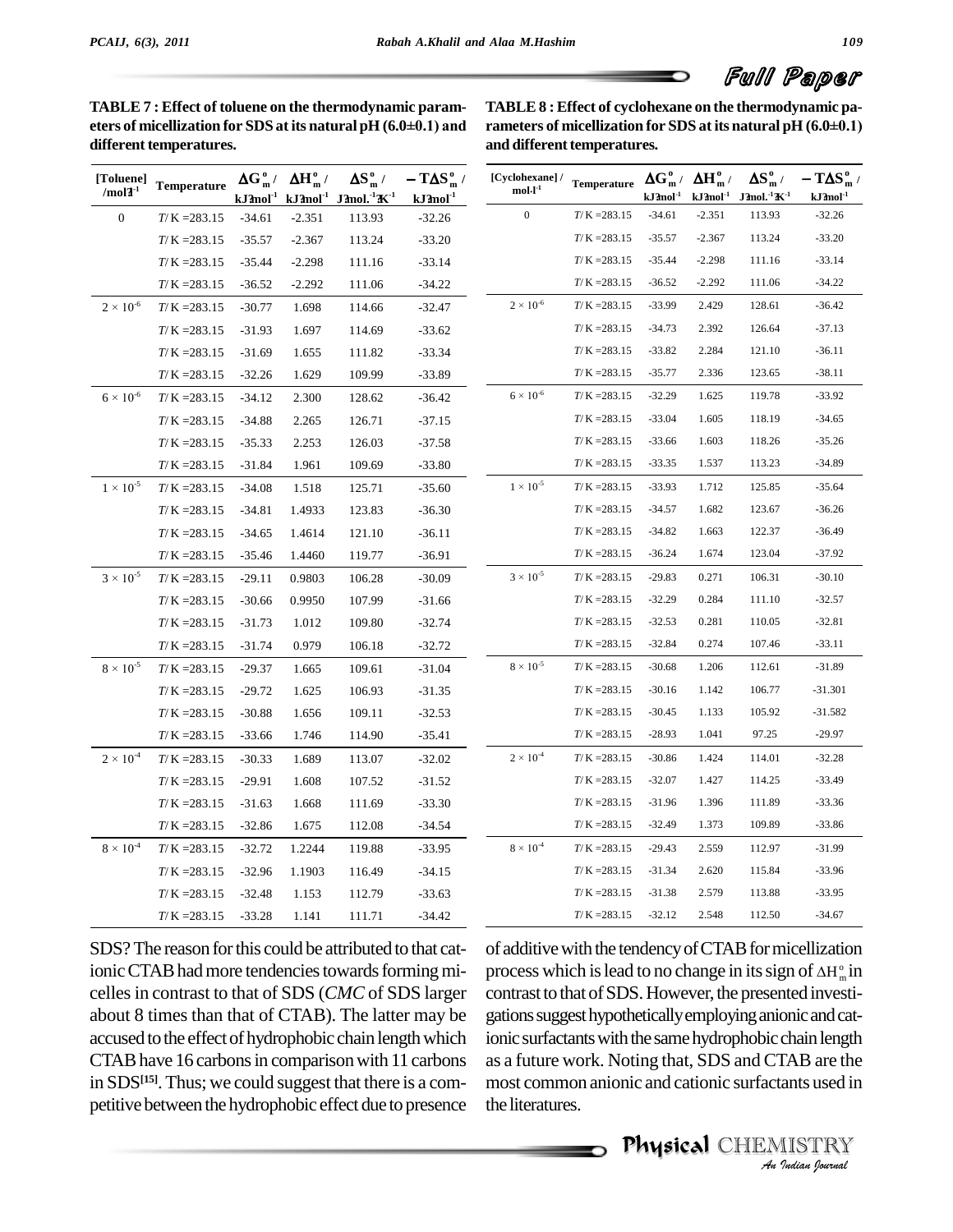## Full Paper

**TABLE 9 : Effect of MS on the** *CMC* **of CTAB at different the matter of the matter of MS** on the CMC of CTAB at<br> **temperatures;** in its natural pH (pH=6.0±0.1).  $\frac{d^2}{dt^2}$  **CMC** /mol·l<sup>-1</sup>  $\times 10^3 \pm 0.02$ 

**TABLE 10: Effect of benzene on the** *CMC* **of CTAB at different temperatures; in its natural pH (pH=6.0±0.1).**  $\frac{1}{2}$  **CMC** /mol·l<sup>-1</sup>  $\times 10^3 \pm 0.02$ 

|                       |                    | <i>CMC</i> /mol·l <sup>-1</sup> $x10^3 \pm 0.02$ |                   |                   |                     |
|-----------------------|--------------------|--------------------------------------------------|-------------------|-------------------|---------------------|
| $[MS]$ /<br>$Mol·l-1$ | T/ K<br>$= 308.15$ | T/K<br>$= 298.15$                                | T/K<br>$= 293.15$ | T/K<br>$= 283.15$ | <b>[Benz</b><br>/mo |
| $\Omega$              | 8.47               | 8.65                                             | 8.85              | 9.01              |                     |
| $2 \times 10^{-6}$    | 8.52               | 8.97                                             | 8.97              | 9.09              | $2 \times$          |
| $6 \times 10^{-6}$    | 8.56               | 8.97                                             | 8.99              | 9.25              | $6 \times$          |
| $1 \times 10^{-5}$    | 8.76               | 8.93                                             | 9.11              | 9.22              | $1 \times$          |
| $3 \times 10^{-5}$    | 8.88               | 9.01                                             | 9.18              | 9.30              | $3 \times$          |
| $8 \times 10^{-5}$    | 8.92               | 9.08                                             | 9.18              | 9.41              | $8 \times$          |
| $2 \times 10^{-4}$    | 9.22               | 9.41                                             | 9.44              | 9.55              | $2 \times$          |
| $8 \times 10^{-4}$    | 9.23               | 9.46                                             | 9.55              | 9.60              | $8 \times$          |

**TABLE11 :Effect of toluene on the** *CMC***of CTABat differ entrick is a substrated that <b>the CMC** of CTAB at dent temperatures; in its natural pH (pH=6.0±0.1).

| ent temperatures; in its natural pH (pH=6.0 $\pm$ 0.1). |                   |                   |                                                   |                   | differen        |
|---------------------------------------------------------|-------------------|-------------------|---------------------------------------------------|-------------------|-----------------|
| [Toluene]                                               |                   |                   | $CMC$ /mol·l <sup>-1</sup> x10 <sup>3</sup> ±0.02 |                   | [Cyclos]        |
| /mol $\cdot$ l <sup>-1</sup>                            | T/K<br>$= 308.15$ | T/K<br>$= 298.15$ | T/K<br>$= 293.15$                                 | T/K<br>$= 283.15$ | /m              |
| 0                                                       | 8.47              | 8.65              | 8.85                                              | 9.01              |                 |
| $2 \times 10^{-6}$                                      | 8.56              | 8.66              | 8.88                                              | 9.18              | $2\rightarrow$  |
| $6 \times 10^{-6}$                                      | 8.64              | 8.88              | 8.90                                              | 9.28              | $6\rightarrow$  |
| $1 \times 10^{-5}$                                      | 8.66              | 8.98              | 9.02                                              | 9.34              | 1               |
| $3 \times 10^{-5}$                                      | 9.22              | 9.40              | 9.45                                              | 9.59              | $3 \rightarrow$ |
| $8 \times 10^{-5}$                                      | 9.26              | 9.57              | 9.69                                              | 9.75              | $8 \rightarrow$ |
| $2 \times 10^{-4}$                                      | 9.34              | 9.65              | 9.75                                              | 9.82              | $2\rightarrow$  |
| $8 \times 10^{-4}$                                      | 9.45              | 9.74              | 9.76                                              | 9.99              | 8 >             |

**TABLE13 :Effect of MS onthe thermodynamic parameters of micellization for CTAB at its natural pH (6.0±0.1) and different temperatures.**

| [Benzene]              |            | $CMC$ /mol·l <sup>-1</sup> x10 <sup>3</sup> ±0.02 |            |            |  |  |  |
|------------------------|------------|---------------------------------------------------|------------|------------|--|--|--|
| /mol $\cdot$ l $^{-1}$ | T/K        | T/K                                               | T/K        | T/K        |  |  |  |
|                        | $= 308.15$ | $= 298.15$                                        | $= 293.15$ | $= 283.15$ |  |  |  |
| 0                      | 8.47       | 8.65                                              | 8.85       | 9.01       |  |  |  |
| $2 \times 10^{-6}$     | 8.70       | 8.88                                              | 9.07       | 9.15       |  |  |  |
| $6 \times 10^{-6}$     | 8.88       | 8.97                                              | 9.12       | 9.22       |  |  |  |
| $1 \times 10^{-5}$     | 9.02       | 9.18                                              | 9.29       | 9.32       |  |  |  |
| $3 \times 10^{-5}$     | 9.14       | 9.20                                              | 9.35       | 9.54       |  |  |  |
| $8 \times 10^{-5}$     | 8.83       | 9.13                                              | 9.31       | 9.47       |  |  |  |
| $2 \times 10^{-4}$     | 9.27       | 9.40                                              | 9.40       | 9.48       |  |  |  |
| $8 \times 10^{-4}$     | 9.27       | 9.53                                              | 9.57       | 9.99       |  |  |  |

**TABLE 12: Effect of cyclohexane on the** *CMC* **of CTAB at different temperatures;** in its natural pH (pH=6.0±0.1).  $\frac{1}{2}$  **CMC** /mol·l<sup>-1</sup>  $\times 10^{3} \pm 0.02$ 

| [Cyclohexane]      | $CMC$ /mol·l <sup>-1</sup> x10 <sup>3</sup> ±0.02 |                    |                    |                   |  |  |
|--------------------|---------------------------------------------------|--------------------|--------------------|-------------------|--|--|
| $/mol-1$           | T/K<br>$= 308.15$                                 | 7/ K<br>$= 298.15$ | 7/ K<br>$= 293.15$ | T/K<br>$= 283.15$ |  |  |
| 0                  | 8.47                                              | 8.65               | 8.85               | 9.01              |  |  |
| $2 \times 10^{-6}$ | 8.56                                              | 8.78               | 8.96               | 9.05              |  |  |
| $6 \times 10^{-6}$ | 8.71                                              | 8.81               | 9.20               | 9.21              |  |  |
| $1 \times 10^{-5}$ | 8.88                                              | 9.00               | 9.30               | 9.31              |  |  |
| $3 \times 10^{-5}$ | 9.13                                              | 9.36               | 9.52               | 9.65              |  |  |
| $8 \times 10^{-5}$ | 9.19                                              | 9.41               | 9.43               | 9.67              |  |  |
| $2 \times 10^{-4}$ | 9.20                                              | 9.511              | 9.56               | 9.72              |  |  |
| $8 \times 10^{-4}$ | 9.32                                              | 9.70               | 9.80               | 9.83              |  |  |

| TABLE 14 : Effect of benzene on the thermodynamic param-        |  |  |
|-----------------------------------------------------------------|--|--|
| eters of micellization for CTAB at its natural pH $(6.0\pm0.1)$ |  |  |
| and different temperatures.                                     |  |  |

| $[MS]$ /                                  |                | $\Delta G_m^o$ /  | $\Delta H_m^{\circ}$ / | $\Delta S_m^{\circ}$ /                   | $-$ T $\Delta S_m^{\circ}$ / | [Benzene]                    |                |                  |                        |                                                                                                          | $-\mathbf{T}\Delta S_{\mathrm{m}}^{\mathrm{o}}$ / |
|-------------------------------------------|----------------|-------------------|------------------------|------------------------------------------|------------------------------|------------------------------|----------------|------------------|------------------------|----------------------------------------------------------------------------------------------------------|---------------------------------------------------|
| $\mathbf{mol}\cdot\mathbf{l}^{\text{-}1}$ | Temperature    | $kJ$ -mol $^{-1}$ | $kJ$ -mol $^{-1}$      | $J$ ·mol. <sup>-1</sup> ·K <sup>-1</sup> | $kJ$ -mol $^{-1}$            | /mol $\cdot$ l <sup>-1</sup> | Temperature    | $\Delta G_m^o$ / | $\Delta H_m^{\circ}$ / | $\Delta S_m^{\circ}$ /<br>kJ·mol <sup>-1</sup> kJ·mol <sup>-1</sup> J·mol. <sup>-1</sup> K <sup>-1</sup> | $kJ \cdot mol^{-1}$                               |
| $\mathbf{0}$                              | $T/K = 283.15$ | $-45.60$          | $-3.209$               | 149.72                                   | $-42.40$                     | $\overline{0}$               | $T/K = 283.15$ | $-45.60$         | $-3.209$               | 149.72                                                                                                   | $-42.40$                                          |
|                                           | $T/K = 283.15$ | $-45.01$          | $-3.064$               | 143.07                                   | $-41.94$                     |                              | $T/K = 283.15$ | $-45.01$         | $-3.064$               | 143.07                                                                                                   | $-41.94$                                          |
|                                           | $T/K = 283.15$ | $-45.15$          | $-3.029$               | 141.26                                   | $-42.12$                     |                              | $T/K = 283.15$ | $-45.15$         | $-3.029$               | 141.26                                                                                                   | $-42.12$                                          |
|                                           | $T/K = 283.15$ | $-45.04$          | $-2.928$               | 136.64                                   | $-42.11$                     |                              | $T/K = 283.15$ | $-45.04$         | $-2.928$               | 136.64                                                                                                   | $-42.11$                                          |
| $2 \times 10^{-6}$                        | $T/K = 283.15$ | $-39.09$          | $-2.753$               | 128.34                                   | $-36.34$                     | $2 \times 10^{-6}$           | $T/K = 283.15$ | $-44.59$         | $-2.660$               | 148.07                                                                                                   | $-41.93$                                          |
|                                           | $T/K = 283.15$ | $-41.81$          | $-2.857$               | 132.87                                   | $-38.95$                     |                              | $T/K = 283.15$ | $-45.42$         | $-2.622$               | 146.00                                                                                                   | $-42.80$                                          |
|                                           | $T/K = 283.15$ | $-38.55$          | $-2.590$               | 120.61                                   | $-35.96$                     |                              | $T/K = 283.15$ | $-45.39$         | $-2.582$               | 143.59                                                                                                   | $-42.81$                                          |
|                                           | $T/K = 283.15$ | $-39.70$          | $-2.584$               | 120.43                                   | $-37.11$                     |                              | $T/K = 283.15$ | $-43.50$         | $-2.395$               | 133.38                                                                                                   | $-41.10$                                          |
| $6 \times 10^{-6}$                        | $T/K = 283.15$ | $-36.87$          | $-3.112$               | 119.23                                   | $-33.76$                     | $6 \times 10^{-6}$           | $T/K = 283.15$ | $-43.63$         | $-1.918$               | 147.32                                                                                                   | $-41.72$                                          |
|                                           | $T/K = 283.15$ | $-40.38$          | $-3.306$               | 126.47                                   | $-37.07$                     |                              | $T/K = 283.15$ | $-43.73$         | $-1.858$               | 142.83                                                                                                   | $-41.87$                                          |
|                                           | $T/K = 283.15$ | $-40.53$          | $-3.263$               | 124.98                                   | $-37.27$                     |                              | $T/K = 283.15$ | $-42.92$         | $-1.796$               | 137.93                                                                                                   | $-41.13$                                          |
|                                           | $T/K = 283.15$ | $-38.47$          | $-3.004$               | 115.08                                   | $-35.46$                     |                              | $T/K = 283.15$ | $-38.02$         | $-1.541$               | 118.37                                                                                                   | $-36.48$                                          |
| $1 \times 10^{-5}$                        | $T/K = 283.15$ | $-37.71$          | $-2.227$               | 125.33                                   | $-35.49$                     | $1 \times 10^{-5}$           | $T/K = 283.15$ | $-42.25$         | $-3.549$               | 136.67                                                                                                   | $-38.70$                                          |
|                                           | $T/K = 283.15$ | $-38.76$          | $-2.214$               | 124.65                                   | $-36.54$                     |                              | $T/K = 283.15$ | $-43.57$         | $-3.513$               | 136.64                                                                                                   | $-40.06$                                          |
|                                           | $T/K = 283.15$ | $-36.46$          | $-2.052$               | 115.40                                   | $-34.41$                     |                              | $T/K = 283.15$ | $-41.73$         | $-3.338$               | 128.78                                                                                                   | $-38.40$                                          |
|                                           | $T/K = 283.15$ | $-39.73$          | $-2.166$               | 121.89                                   | $-37.56$                     |                              | $T/K = 283.15$ | $-40.22$         | $-3.126$               | 120.38                                                                                                   | $-37.10$                                          |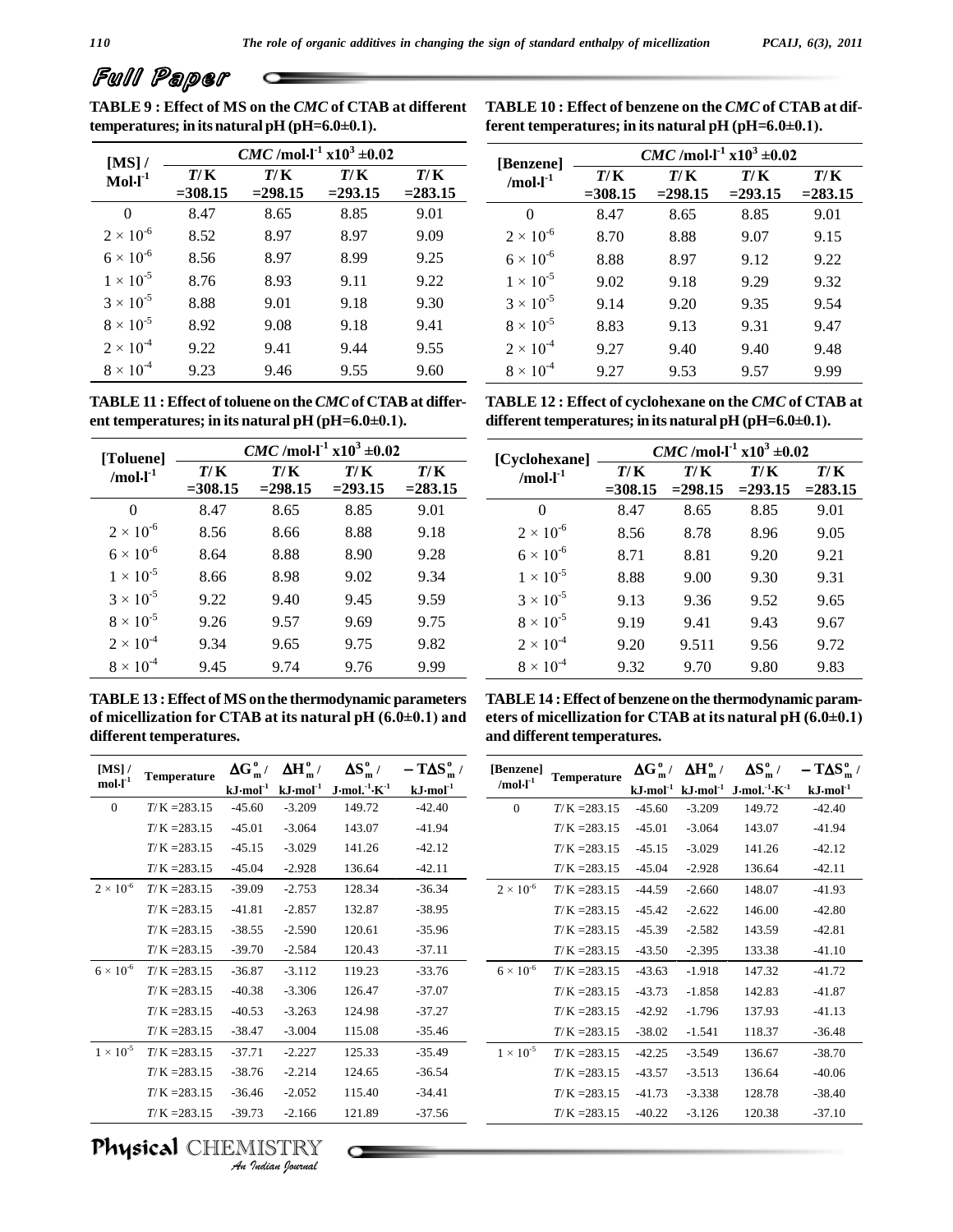| Full Paper                                                                                                             |  |
|------------------------------------------------------------------------------------------------------------------------|--|
| $\mathbf{H}^{\text{o}}_{\text{m}}$ / $\Delta S^{\text{o}}_{\text{m}}$ / $-\mathbf{T} \Delta S^{\text{o}}_{\text{m}}$ / |  |
| mol <sup>-1</sup> J·mol. <sup>-1</sup> K <sup>-1</sup> kJ·mol <sup>-1</sup>                                            |  |

|                       |                |                                         |                                                     |                                                             |                                                         |                                             |                |                     |                                          |                                                                                    | Fuill Paper                                         |
|-----------------------|----------------|-----------------------------------------|-----------------------------------------------------|-------------------------------------------------------------|---------------------------------------------------------|---------------------------------------------|----------------|---------------------|------------------------------------------|------------------------------------------------------------------------------------|-----------------------------------------------------|
| $[MS]$ /<br>$mol·l-1$ | Temperature    | $\Delta G_m^o$ /<br>$kJ \cdot mol^{-1}$ | $\Delta H_{\rm m}^{\rm o}$ /<br>$kJ \cdot mol^{-1}$ | $\Delta S_m^o$ /<br>$J$ ·mol. <sup>1</sup> ·K <sup>-1</sup> | $-$ T $\Delta S_m^{\circ}$ /<br>$kJ$ -mol <sup>-1</sup> | [Benzene]<br>/mol $\cdot$ $\mathbf{l}^{-1}$ | Temperature    | $kJ \cdot mol^{-1}$ | $\Delta G_m^{\circ}/\Delta H_m^{\circ}/$ | $\Delta S_m^{\circ}$ /<br>kJ·mol <sup>-1</sup> J·mol. <sup>1</sup> K <sup>-1</sup> | $-$ T $\Delta S_m^{\circ}$ /<br>$kJ \cdot mol^{-1}$ |
| $3 \times 10^{-5}$    | $T/K = 283.15$ | $-42.73$                                | $-2.280$                                            | 142.85                                                      | $-40.45$                                                | $3 \times 10^{-5}$                          | $T/K = 283.15$ | $-36.98$            | $-1.818$                                 | 124.19                                                                             | $-35.17$                                            |
|                       | $T/K = 283.15$ | $-43.24$                                | $-2.231$                                            | 139.89                                                      | $-41.01$                                                |                                             | $T/K = 283.15$ | $-36.68$            | $-1.731$                                 | 119.20                                                                             | $-34.95$                                            |
|                       | $T/K = 283.15$ | $-41.89$                                | $-2.129$                                            | 133.37                                                      | $-39.76$                                                |                                             | $T/K = 283.15$ | $-36.52$            | $-1.708$                                 | 116.75                                                                             | $-34.81$                                            |
|                       | $T/K = 283.15$ | $-40.83$                                | $-2.010$                                            | 125.98                                                      | $-38.82$                                                |                                             | $T/K = 283.15$ | $-38.57$            | $-1.749$                                 | 119.50                                                                             | $-36.82$                                            |
| $8 \times 10^{-5}$    | $T/K = 283.15$ | $-39.76$                                | $-2.409$                                            | 131.91                                                      | $-37.35$                                                | $8 \times 10^{-5}$                          | $T/K = 283.15$ | $-39.90$            | $-3.163$                                 | 129.74                                                                             | $-36.74$                                            |
|                       | $T/K = 283.15$ | $-45.31$                                | $-2.656$                                            | 145.50                                                      | $-42.65$                                                |                                             | $T/K = 283.15$ | $-41.95$            | $-3.221$                                 | 132.11                                                                             | $-38.73$                                            |
|                       | $T/K = 283.15$ | $-45.02$                                | $-2.597$                                            | 142.27                                                      | $-42.42$                                                |                                             | $T/K = 283.15$ | $-42.39$            | $-3.206$                                 | 131.42                                                                             | $-39.18$                                            |
|                       | $T/K = 283.15$ | $-45.36$                                | $-2.538$                                            | 138.95                                                      | $-42.82$                                                |                                             | $T/K = 283.15$ | $-43.46$            | $-3.185$                                 | 130.70                                                                             | $-40.28$                                            |
| $2 \times 10^{-4}$    | $T/K = 283.15$ | $-41.83$                                | $-1.642$                                            | 141.92                                                      | $-40.19$                                                | $2 \times 10^{-4}$                          | $T/K = 283.15$ | $-40.43$            | $-1.013$                                 | 139.21                                                                             | $-39.42$                                            |
|                       | $T/K = 283.15$ | $-41.68$                                | $-1.583$                                            | 136.78                                                      | $-40.10$                                                |                                             | $T/K = 283.15$ | $-41.59$            | $-1.008$                                 | 138.45                                                                             | $-40.59$                                            |
|                       | $T/K = 283.15$ | $-41.92$                                | $-1.566$                                            | 135.34                                                      | $-40.35$                                                |                                             | $T/K = 283.15$ | $-43.34$            | $-1.032$                                 | 141.89                                                                             | $-42.31$                                            |
|                       | $T/K = 283.15$ | $-41.86$                                | $-1.515$                                            | 130.92                                                      | $-40.34$                                                |                                             | $T/K = 283.15$ | $-45.12$            | $-1.041$                                 | 143.04                                                                             | $-40.78$                                            |
| $8 \times 10^{-4}$    | $T/K = 283.15$ | $-39.65$                                | $-1.781$                                            | 133.72                                                      | $-37.87$                                                | $8 \times 10^{-4}$                          | $T/K = 283.15$ | $-43.93$            | $-3.606$                                 | 142.41                                                                             | $-40.33$                                            |
|                       | $T/K = 283.15$ | $-39.95$                                | $-1.737$                                            | 130.35                                                      | $-38.21$                                                |                                             | $T/K = 283.15$ | $-44.37$            | $-3.527$                                 | 139.34                                                                             | $-40.85$                                            |
|                       | $T/K = 283.15$ | $-40.32$                                | $-1.713$                                            | 128.52                                                      | $-38.32$                                                |                                             | $T/K = 283.15$ | $-45.60$            | $-3.565$                                 | 140.98                                                                             | $-42.04$                                            |
|                       | $T/K = 283.15$ | $-42.81$                                | $-1.773$                                            | 133.18                                                      | $-41.04$                                                |                                             | $T/K = 283.15$ | $-45.55$            | $-3.459$                                 | 136.59                                                                             | $-42.09$                                            |

**TABLE15 :Effect oftoluene on the thermodynamic param eters of micellization for CTAB at its natural pH (6.0±0.1)** and different temperatures.

|                     | <b>TABLE 16: Effect of cyclohexane on the thermodynamic</b>                      |                    |  |
|---------------------|----------------------------------------------------------------------------------|--------------------|--|
|                     | parameters of micellization for CTAB at its natural pH                           |                    |  |
|                     | $(6.0\pm0.1)$ and different temperatures.                                        |                    |  |
| <b>Croleboronel</b> | $\mathbf{A}\mathbf{C}^0$ , $\mathbf{A}\mathbf{H}^0$ , $\mathbf{A}\mathbf{C}^0$ , | TAC <sup>0</sup> / |  |

| [Toluene]<br>/mol $\cdot$ $\Gamma$ <sup>1</sup> | <b>Temperature</b>                | $\Delta G_m^o / \Delta H_m^o /$ | $\Delta S_m^{\circ}$ /<br>$kJ$ -mol <sup>-1</sup> $kJ$ -mol <sup>-1</sup> $J$ -mol- <sup>1</sup> ·K <sup>-1</sup> | $-T\Delta S_{m}^{o}/$<br>$kJ \cdot mol^{-1}$ | [Cyclohexane]<br>/mol $\cdot$ l <sup>-1</sup> | <b>Temperature</b> |          | $\Delta G_m^o / \Delta H_m^o /$ | $\Delta S_m^{\circ}$ /<br>$kJ$ -mol <sup>-1</sup> $kJ$ -mol <sup>-1</sup> $J$ -mol- <sup>1</sup> $K$ <sup>-1</sup> | $-\mathbf{T}\Delta S_{m}^{o}$ /<br>$kJ \cdot mol^{-1}$ |
|-------------------------------------------------|-----------------------------------|---------------------------------|-------------------------------------------------------------------------------------------------------------------|----------------------------------------------|-----------------------------------------------|--------------------|----------|---------------------------------|--------------------------------------------------------------------------------------------------------------------|--------------------------------------------------------|
| $\mathbf{0}$                                    | $T/K = 283.15 - 45.6038 - 3.2088$ |                                 | 149.72                                                                                                            | $-42.40$                                     | $\overline{0}$                                | $T/K = 283.15$     | $-45.60$ | $-3.209$                        | 149.72                                                                                                             | $-42.40$                                               |
|                                                 | $T/K = 283.15 - 45.0056 - 3.0644$ |                                 | 143.07                                                                                                            | $-41.94$                                     |                                               | $T/K = 283.15$     | $-45.01$ | $-3.064$                        | 143.07                                                                                                             | $-41.94$                                               |
|                                                 | $T/K = 283.15 - 45.1479 - 3.0289$ |                                 | 141.26                                                                                                            | $-42.12$                                     |                                               | $T/K = 283.15$     | $-45.15$ | $-3.029$                        | 141.26                                                                                                             | $-42.12$                                               |
|                                                 | $T/K = 283.15 - 45.0360 - 2.9279$ |                                 | 136.64                                                                                                            | $-42.11$                                     |                                               | $T/K = 283.15$     | $-45.04$ | $-2.928$                        | 136.64                                                                                                             | $-42.11$                                               |
| $2\times10^{\text{-}6}$                         | $T/K = 283.15 -44.9111 -3.6004$   |                                 | 145.89                                                                                                            | $-41.31$                                     | $2\times10^{\text{-}6}$                       | $T/K = 283.15$     | $-44.44$ | $-2.947$                        | 146.54                                                                                                             | $-41.49$                                               |
|                                                 | $T/K = 283.15 - 40.3488 - 3.1278$ |                                 | 126.97                                                                                                            | $-37.22$                                     |                                               | $T/K = 283.15$     | $-45.54$ | $-2.814$                        | 145.73                                                                                                             | $-42.72$                                               |
|                                                 | $T/K = 283.15 - 45.2299 - 3.4551$ |                                 | 140.11                                                                                                            | $-41.78$                                     |                                               | $T/K = 283.15$     | $-45.84$ | $-2.782$                        | 144.40                                                                                                             | $-43.06$                                               |
|                                                 | $T/K = 283.15 - 45.5611 - 3.3777$ |                                 | 136.89                                                                                                            | $-42.18$                                     |                                               | $T/K = 283.15$     | $-42.12$ | $-2.689$                        | 127.95                                                                                                             | $-39.43$                                               |
| $6 \times 10^{-6}$                              | $T/K = 283.15 -43.9285 -3.3741$   |                                 | 143.22                                                                                                            | $-40.55$                                     | $6 \times 10^{-6}$                            | $T/K = 283.15$     | $-43.91$ | $-3.001$                        | 144.45                                                                                                             | $-40.90$                                               |
|                                                 | $T/K = 283.15 - 45.2497 - 3.3655$ |                                 | 142.87                                                                                                            | $-41.88$                                     |                                               | $T/K = 283.15$     | $-45.17$ | $-2.985$                        | 143.88                                                                                                             | $-42.18$                                               |
|                                                 | $T/K = 283.15 - 45.5281 - 3.3298$ |                                 | 141.53                                                                                                            | $-42.20$                                     |                                               | $T/K = 283.15$     | $-45.68$ | $-2.980$                        | 143.22                                                                                                             | $-42.70$                                               |
|                                                 | $T/K = 283.15 - 45.8399 - 3.2564$ |                                 | 138.19                                                                                                            | $-42.58$                                     |                                               | $T/K = 283.15$     | $-40.82$ | $-2.577$                        | 124.11                                                                                                             | $-38.25$                                               |
| $1 \times 10^{-5}$                              | $T/K = 283.15 -44.2553 -3.6026$   |                                 | 143.57                                                                                                            | $-40.65$                                     | $1 \times 10^{-5}$                            | $T/K = 283.15$     | $-41.87$ | $-2.457$                        | 139.17                                                                                                             | $-39.41$                                               |
|                                                 | $T/K = 283.15 - 45.1025 - 3.5578$ |                                 | 141.71                                                                                                            | $-41.55$                                     |                                               | $T/K = 283.15$     | $-44.32$ | $-2.516$                        | 142.59                                                                                                             | $-41.80$                                               |
|                                                 | $T/K = 283.15 - 43.6677 - 3.3881$ |                                 | 135.09                                                                                                            | $-40.28$                                     |                                               | $T/K = 283.15$     | $-43.91$ | $-2.458$                        | 139.03                                                                                                             | $-41.45$                                               |
|                                                 | $T/K = 283.15 - 44.6639 - 3.3638$ |                                 | 134.02                                                                                                            | $-41.30$                                     |                                               | $T/K = 283.15$     | $-42.43$ | $-2.298$                        | 130.23                                                                                                             | $-40.13$                                               |
| $3 \times 10^{-5}$                              | $T/K = 283.15 - 34.9061 - 1.5477$ |                                 | 117.81                                                                                                            | $-33.36$                                     | $3 \times 10^{-5}$                            | $T/K = 283.15$     | $-35.72$ | $-2.275$                        | 118.12                                                                                                             | $-33.45$                                               |
|                                                 | $T/K = 283.15 - 36.2827 - 1.5566$ |                                 | 118.45                                                                                                            | $-34.73$                                     |                                               | $T/K = 283.15$     | $-34.52$ | $-2.128$                        | 110.50                                                                                                             | $-32.39$                                               |
|                                                 | $T/K = 283.15 - 36.0324 - 1.5207$ |                                 | 115.75                                                                                                            | $-34.51$                                     |                                               | $T/K = 283.15$     | $-38.39$ | $-2.330$                        | 120.94                                                                                                             | $-36.06$                                               |
|                                                 | $T/K = 283.15 - 35.7002 - 1.4598$ |                                 | 111.11                                                                                                            | $-34.24$                                     |                                               | $T/K = 283.15$     | $-34.76$ | $-2.044$                        | 106.16                                                                                                             | $-32.71$                                               |
| $8 \times 10^{-5}$                              | $T/K = 283.15 - 39.0333 - 2.2849$ |                                 | 129.78                                                                                                            | $-36.75$                                     | $8 \times 10^{-5}$                            | $T/K = 283.15$     | $-42.80$ | $-2.397$                        | 142.69                                                                                                             | $-40.41$                                               |
|                                                 | $T/K = 283.15 - 42.2236 - 2.3945$ |                                 | 135.86                                                                                                            | $-39.83$                                     |                                               | $T/K = 283.15$     | $-42.78$ | $-2.319$                        | 138.03                                                                                                             | $-40.46$                                               |
|                                                 | $T/K = 283.15 -43.1204 -2.4071$   |                                 | 136.55                                                                                                            | $-40.71$                                     |                                               | $T/K = 283.15$     | $-43.61$ | $-2.324$                        | 138.47                                                                                                             | $-41.29$                                               |
|                                                 | $T/K = 283.15 - 43.5689 - 2.3545$ |                                 | 133.74                                                                                                            | $-41.21$                                     |                                               | $T/K = 283.15$     | $-43.96$ | $-2.273$                        | 135.28                                                                                                             | $-41.69$                                               |

# Physical CHEMISTRY